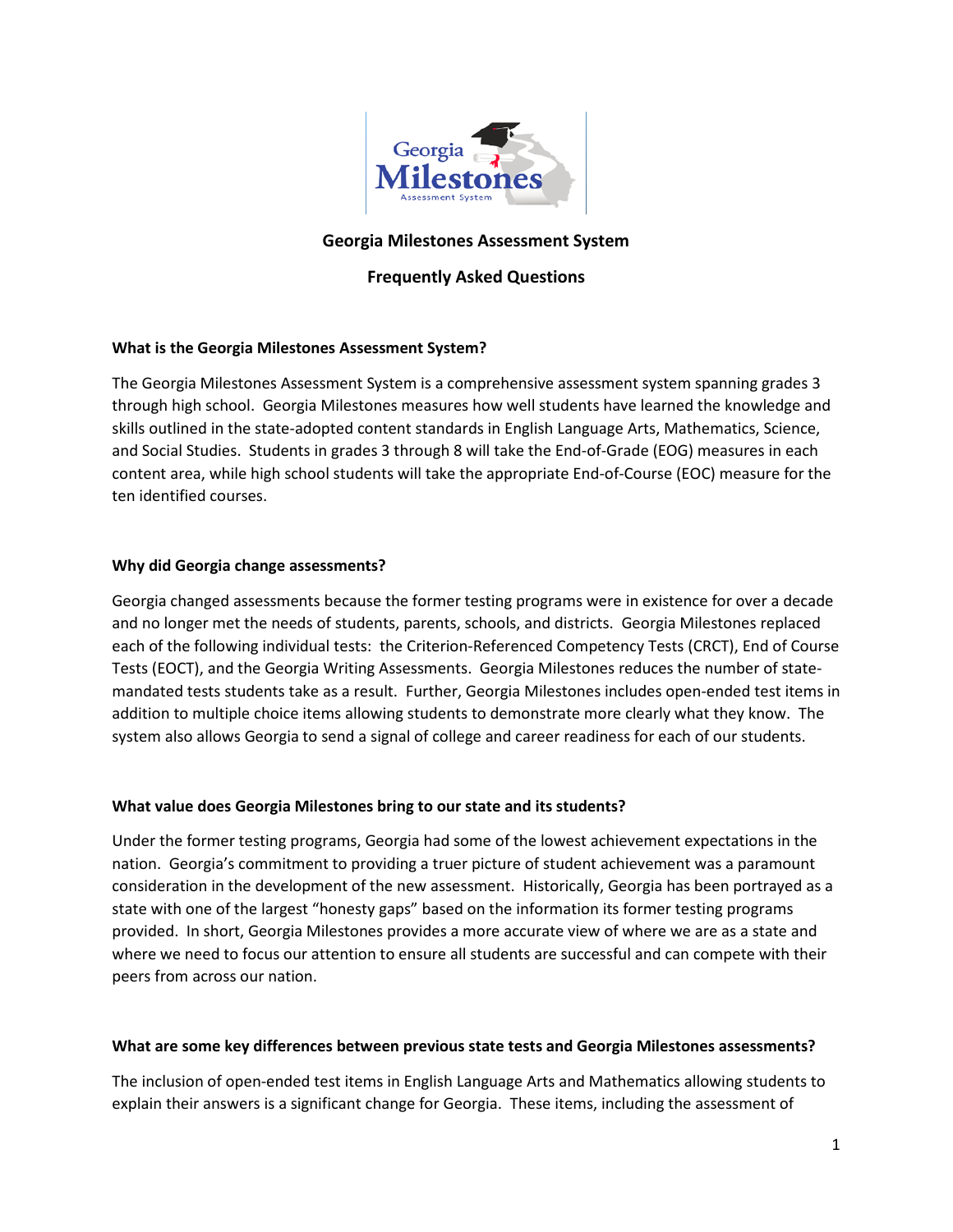writing as part of the English Language Arts tests, provide students the opportunity to demonstrate the depth of their understanding relative to the standards being assessed. Georgia Milestones contains four Achievement Levels rather than just three as was the case with the previous CRCT, EOCT, and Writing Assessments. This allows students, parents, and schools to have a more precise indication of student achievement.

### **What are the achievement levels for Georgia Milestones?**

Georgia Milestones reports student achievement in four levels – Distinguished Learner, Proficient Learner, Developing Learner, and Beginning Learner.

- Beginning Learners: These students do not yet demonstrate proficiency in the knowledge and skills necessary at this course of learning, as specified in Georgia's content standards. The students need substantial academic support to be prepared for the next grade level or course and to be on track for college and career readiness.
- Developing Learners: These students demonstrate partial proficiency in the knowledge and skills necessary at this course of learning, as specified by Georgia's content standards. The students need additional academic support to ensure success in the next grade level or course and to be on track for college and career readiness.
- Proficient Learners: These students demonstrate proficiency in the knowledge and skills necessary at this course of learning, as specified in Georgia's content standards. The students are prepared for the next grade level or course and are on track for college and career readiness.
- Distinguished Learners: These students demonstrate advanced proficiency in the knowledge and skills necessary at this course of learning, as specified in Georgia's content standards. The students are well prepared for the next grade level or course and are prepared for college and career readiness.

### **How do test scores this year compare to those of previous years?**

Scores from Georgia Milestones cannot, and should not, be compared to those provided by Georgia's previous tests. Georgia Milestones will reflect four Achievement Levels rather than just three and will also provide English Language Arts scores that include information about reading, writing, and language skills rather than separate scores in those areas as was the case in the past. In short, scores from Georgia Milestones are different from those provided for the CRCT and EOCT.

# **I heard that the Georgia Milestones is harder than our previous tests and that state results are lower this year than in previous years. Is this true? Does this mean that students are doing worse?**

Georgia Milestones' preliminary state-level results did, in fact, indicate that fewer students in Georgia will score as proficient. This does not mean that Georgia's students know less, or are performing worse, than in recent years. In fact, many indicators, such as Georgia's National Assessment of Educational Progress (NAEP), SAT, and ACT scores, have shown improvement on the part of Georgia's students. The